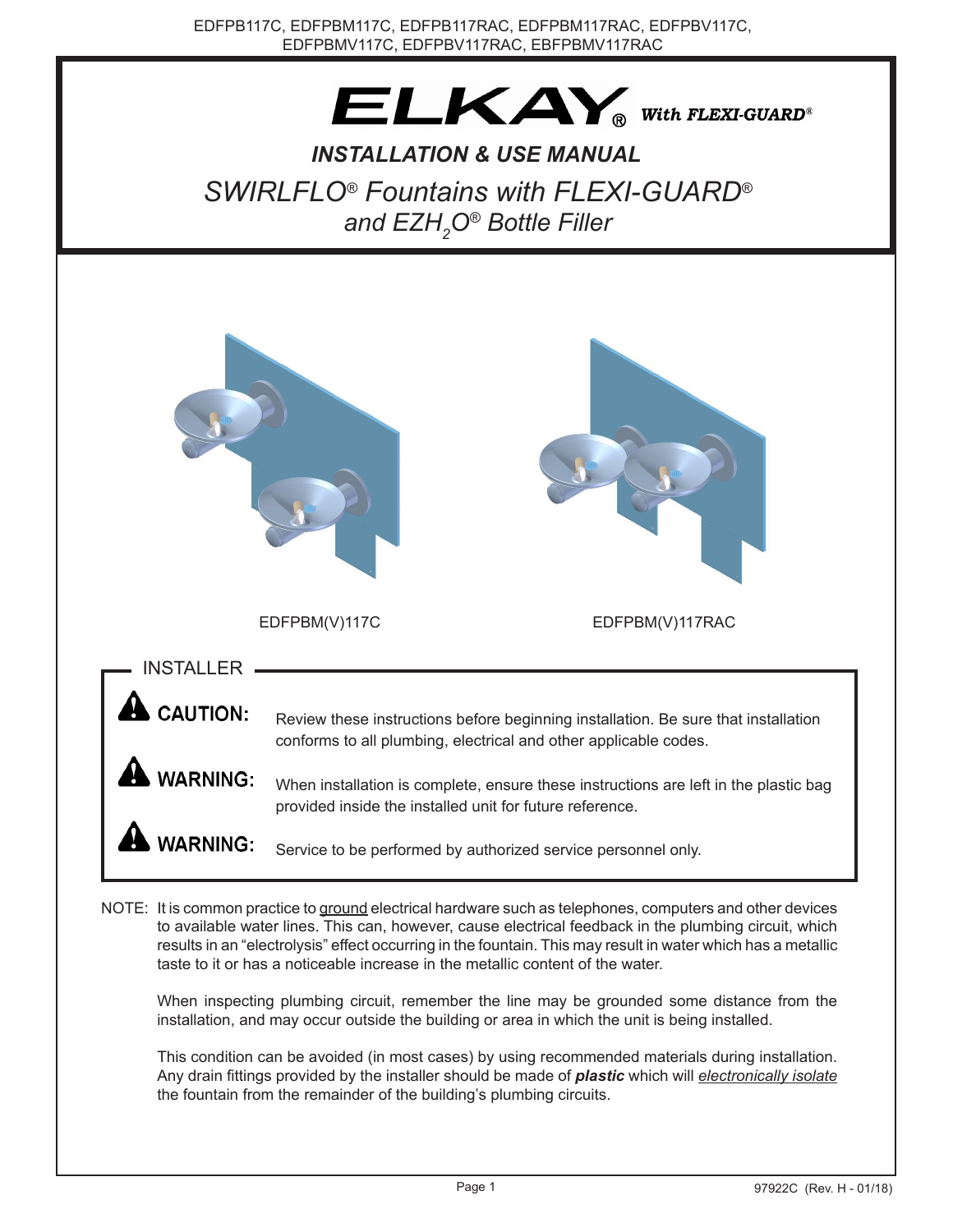





## *Figure 2 - Rough-in Assembly EDFPBM(V)117C*

 **LEGEND**

- **A = Water Inlet Location Left Or Right Side. 3/8" O.D. Unplated Copper Tube Connect.**
- **B = Fountain Waste Location Left Or Right Side. Waste Is Shown in Wall But May Be Behind**
- **Wall. 1-1/4" O.D. Drain (Trap Not Furnished)**
- **C = Opening For Optional AP-99 Access Panel**

 **Note: Reinforce The Wall In The Shaded Areas.**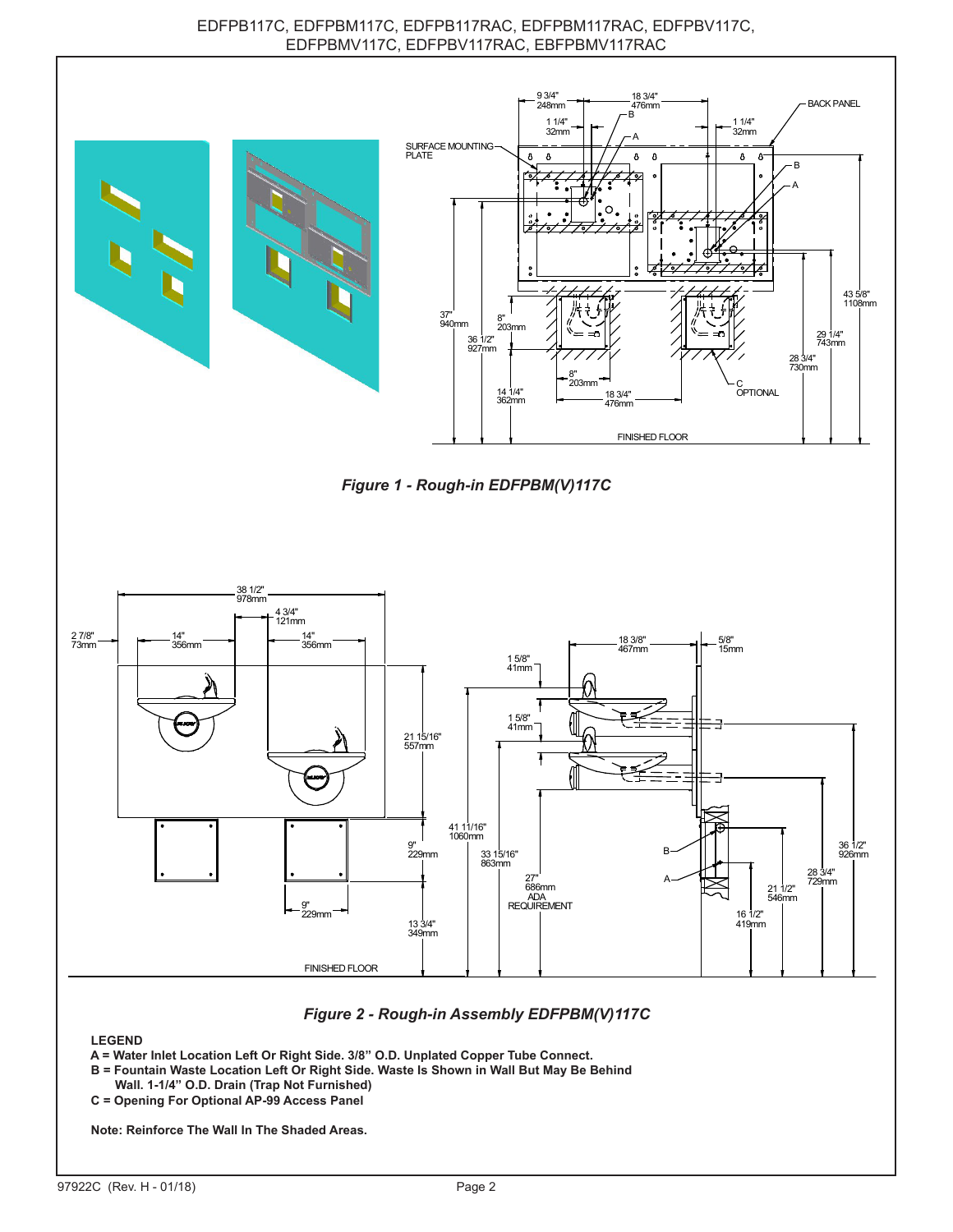

 **Wall. 1-1/4" O.D. Drain (Trap Not Furnished) C = Opening For Optional AP-99 Access Panel**

 **Note: Reinforce The Wall In The Shaded Areas.**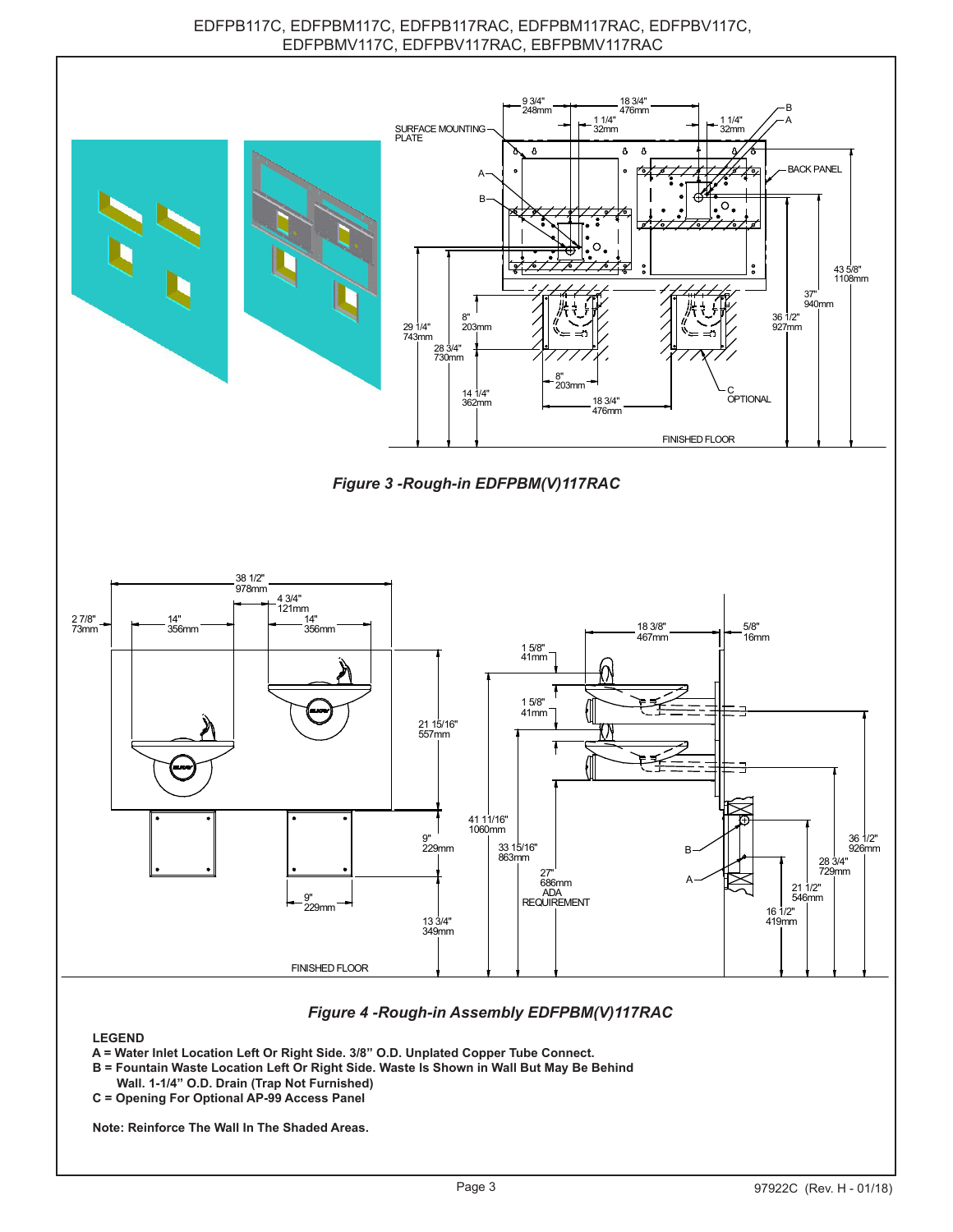EDFPB117C, EDFPBM117C, EDFPB117RAC, EDFPBM117RAC, EDFPBV117C, EDFPBMV117C, EDFPBV117RAC, EBFPBMV117RAC



```
 C = 3/8" (10mm) DIA. Slots For Mounting Hanger Bracket To Wall
```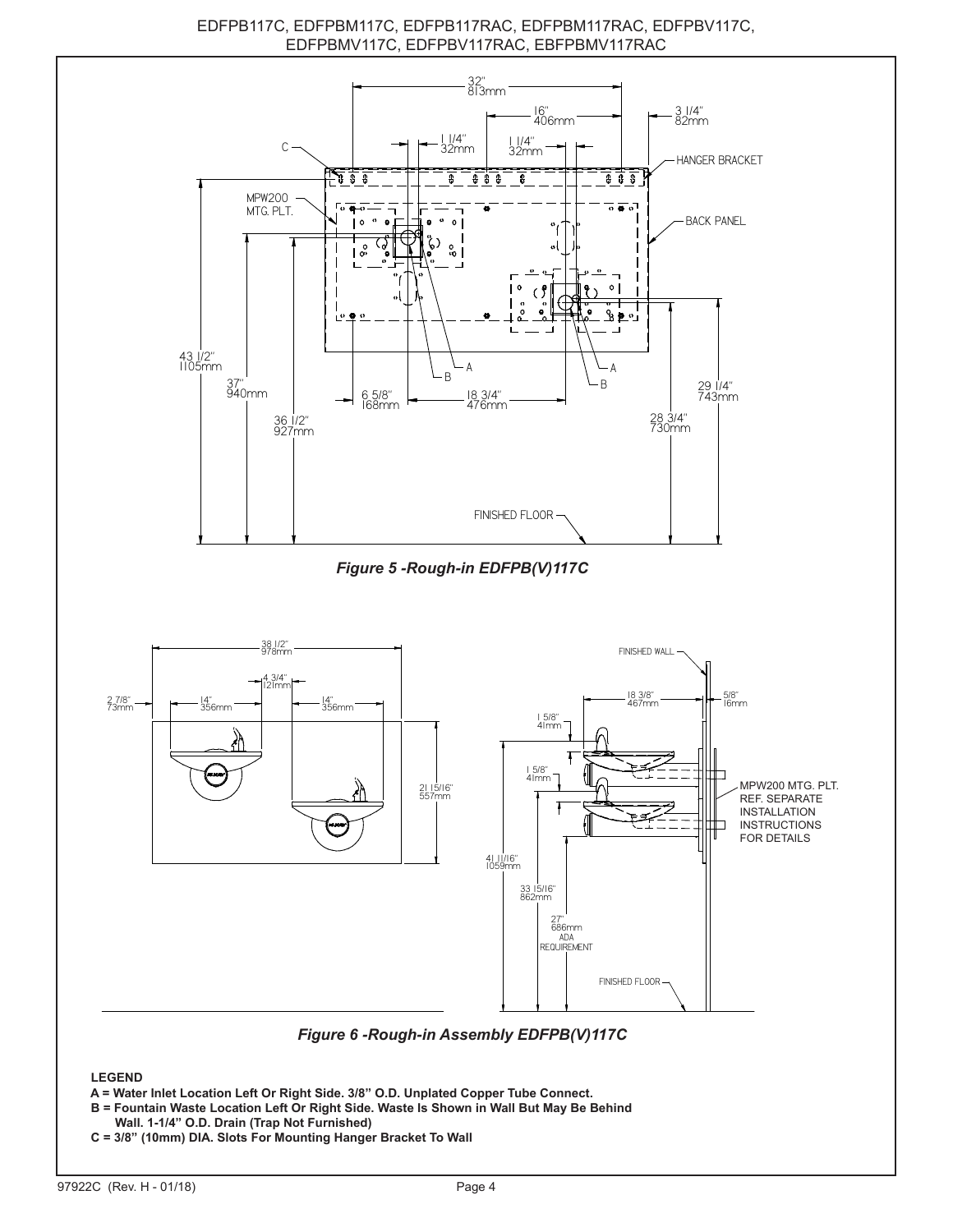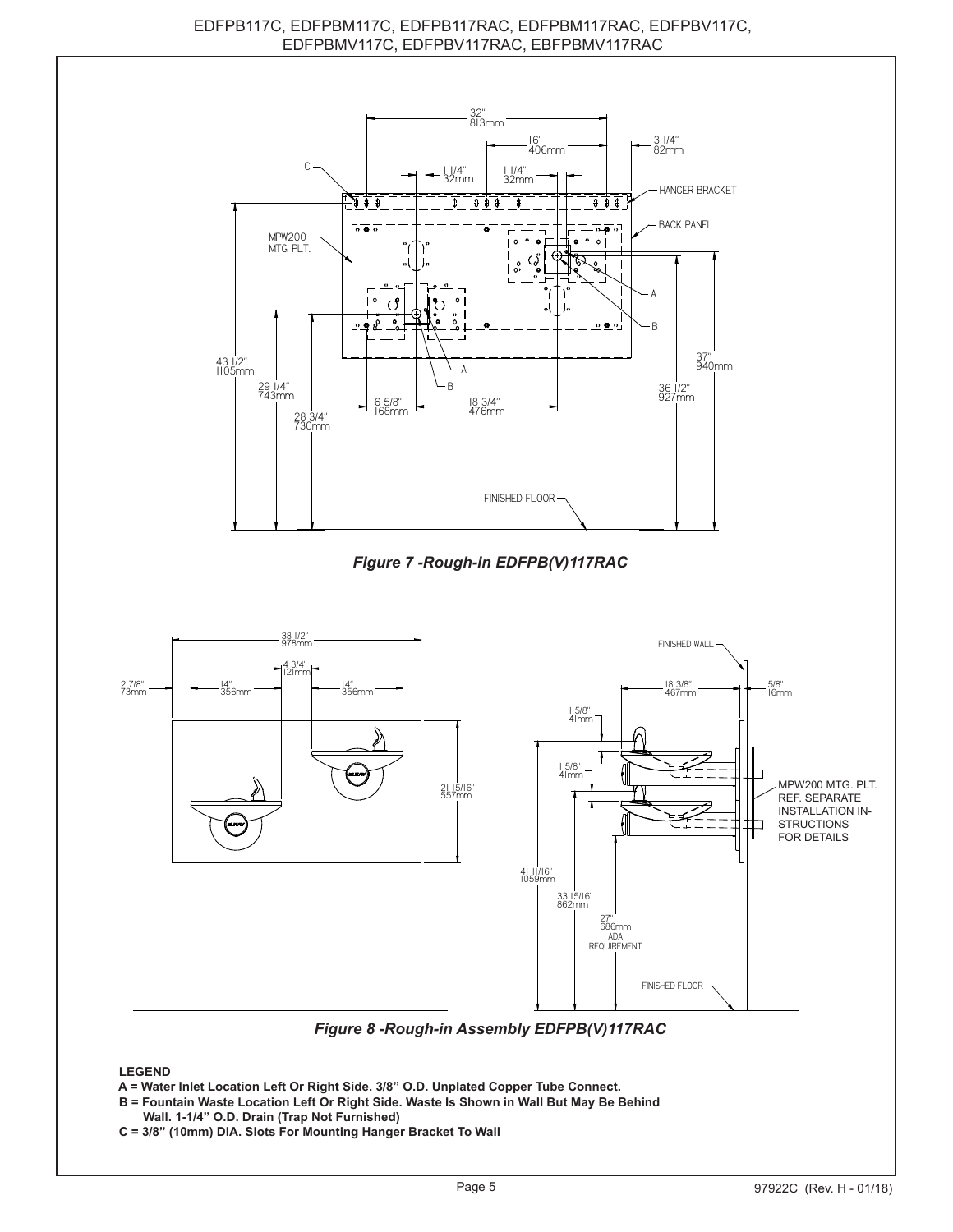

*Figure 9 -Panel Installation*



*Figure 10 - Fountain Installation*



*Figure 11 - AP-99 Panel (Optional)*

# **Installation Instructions:**

1. **Fountains using the MPW Mounting Plate** refer to Figures 5 or 7 for hanger bracket location and rough-in dimensions. **NOTE:** Review separate installation instructions for details of the MPW Mounting Plate.

 **Fountains using the Wall Plate Assy.** refer to Fig's. 1 or 3 for rough-in dimensions.

- 2. Shown dimensions pertain to installation location (framing must support up to 300 lbs. weight). These dimensions are required for compliance with ANSI Standard A117.0.
- 3. **Install** rough-in plumbing as shown in Fig's. 1, 3, 5, or 7. Run supply water inlet line through the back panel. Install a service stop (not provided). Turn on supply water and flush thoroughly.

#### 4. **Installing back panel.**

 **Ftn. w/MPW Mounting Plate:** Refer to Fig. 16 for placement of braces onto back panel. Place the upper edge of the panel above the hanger bracket. Slide the panel down until it engages the hanger bracket. Be sure back panel is firmly engaged before releasing it.

 **Ftn. w/Wall Plate Assy.:** Place the upper edge of the panel above mounting plate on the wall. Slide the panel down until it engages the mounting plate. Be sure back panel is firmly engaged before releasing it. (See Figure 9)

- 5. **Install fountain.** Remove screw (Item 9) from cover plate and slide cover plate (Item 14) toward basin. (See Figure 10) **Ftn. w/MPW Mounting Plate:** Mount the fountain to the back panel and wall using  $(4)$  5/16" x 6" long threaded rods, washers, and nuts (provided). Tighten securely.  **Ftn. w/Wall Plate Assy.:** Mount the fountain to the back panel and wall plate assy. with (4) 5/16" x 1" (25mm) long screws (Item 6 - provided). Tighten securely.
- 6. **Determine** required length of waste line and cut to appropriate length. 1-1/4" O.D. waste tube furnished. 1-1/4" slip trap, waste elbow and extension not provided.
- 7. **Make water** supply connections from service stop to the 3/8" O.D. unplated copper tube coming out of the strainer. Turn on water supply and check for leaks (See Figure 17). Newly installed water supply line should be insulated after leak check is completed.

 **CAUTION: DO NOT SOLDER** tubes inserted into the strainer as damage to the o-rings may result.

- 8. **These** products are designed to operate on 20-105 PSI supply line pressure. If the inlet pressure is above 105 PSI, a pressure regulator must be installed in the supply line. Any damage caused by reason of connecting these products to supply line pressures lower than 20 PSI or higher than 105 PSI is not covered by warranty.
- 9. **Check** stream height from bubbler. Stream height is factory set at 35 PSI. If supply pressure varies greatly from this, remove push button (Item 17 - Figure 14) and adjust the screw on the regulator (Item 19 - Figure 14). To remove push button, remove setscrew from bottom of sleeve (Item 15). Insert a small punch in screw hole and push up while grasping the push button and pull forward removing the push button. Clockwise adjustment will raise stream height and counterclockwise movement will lower stream height. For best adjustment stream should hit basin approximately 6-1/2" from the bubbler. Reassemble the push button by pushing in on button until the push button catches in the sleeve. Reinstall the setscrew (Item 5) in the sleeve (Item 15).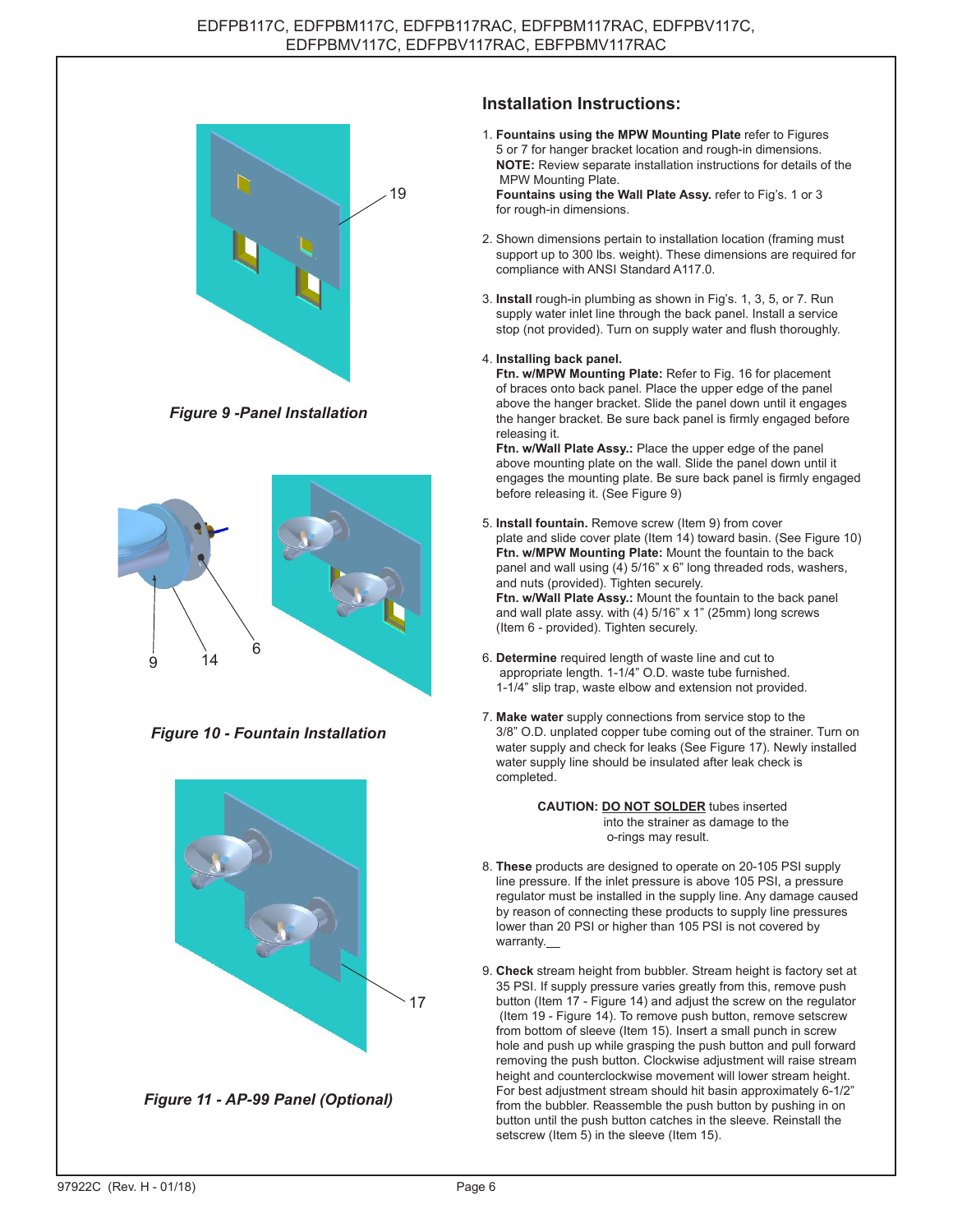